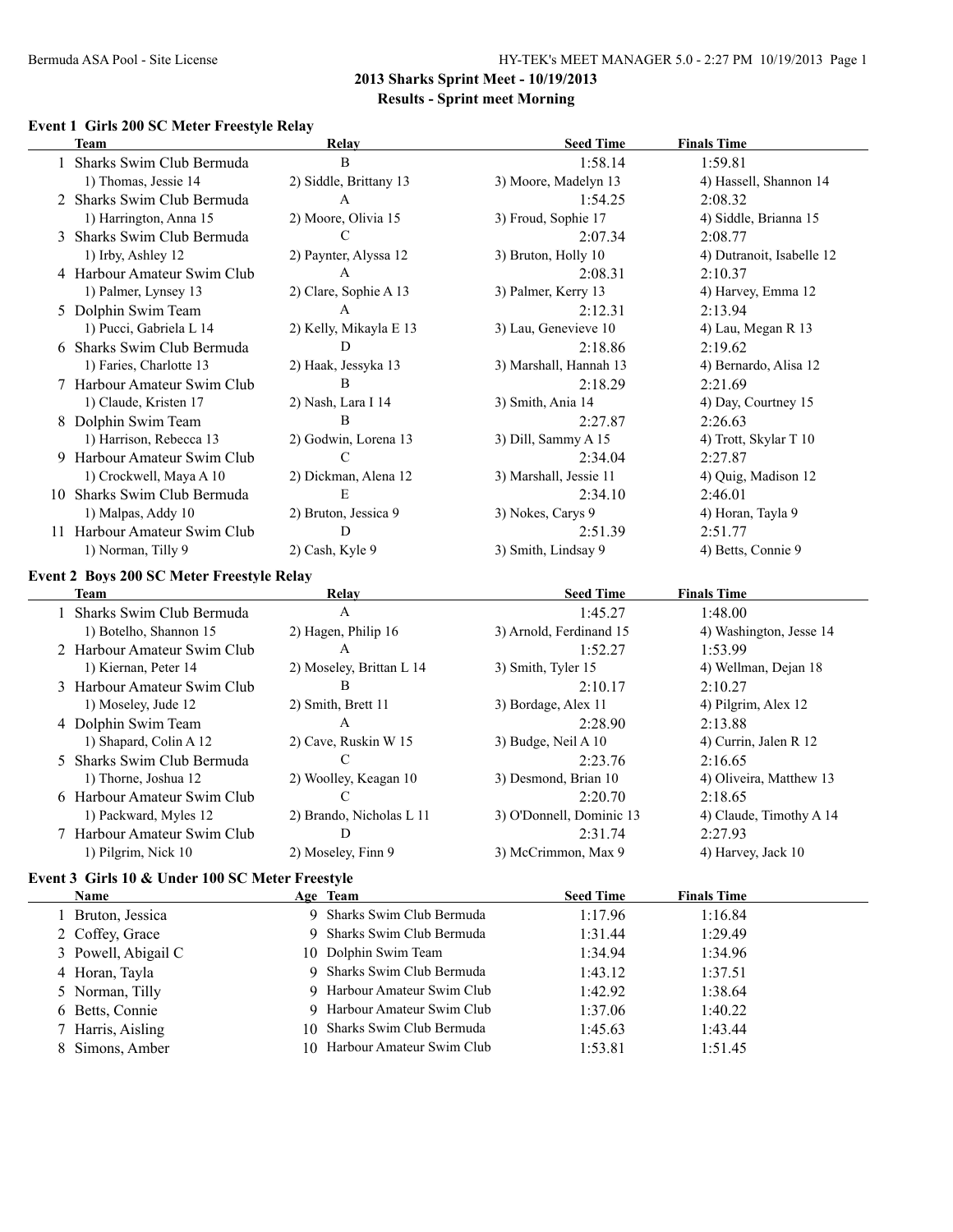# **Event 3 Girls 11-12 100 SC Meter Freestyle**

|   | Name                                           |    | Age Team                     | <b>Seed Time</b> | <b>Finals Time</b> |  |
|---|------------------------------------------------|----|------------------------------|------------------|--------------------|--|
|   | 1 Harvey, Emma                                 |    | 12 Harbour Amateur Swim Club | 1:06.81          | 1:05.71            |  |
|   | 2 Irby, Ashley                                 | 12 | Sharks Swim Club Bermuda     | 1:03.74          | 1:06.29            |  |
|   | 3 Dutranoit, Isabelle                          | 12 | Sharks Swim Club Bermuda     | 1:12.51          | 1:11.15            |  |
|   | 4 Paynter, Alyssa                              | 12 | Sharks Swim Club Bermuda     | 1:09.35          | 1:11.52            |  |
|   | 5 Kiernan, Lauren                              | 11 | Harbour Amateur Swim Club    | 1:30.34          | 1:23.07            |  |
|   | 6 Bernardo, Alisa                              | 12 | Sharks Swim Club Bermuda     | 1:28.66          | 1:28.64            |  |
|   | 7 Marshall, Chiara                             | 11 | Sharks Swim Club Bermuda     | 1:36.37          | 1:31.63            |  |
|   | 8 Munoz, Elena                                 | 12 | Sharks Swim Club Bermuda     | 1:33.24          | 1:32.29            |  |
|   |                                                |    |                              |                  |                    |  |
|   | Event 3 Girls 13-14 100 SC Meter Freestyle     |    |                              |                  |                    |  |
|   | Name                                           |    | Age Team                     | <b>Seed Time</b> | <b>Finals Time</b> |  |
|   | 1 Moore, Madelyn                               |    | 13 Sharks Swim Club Bermuda  | 59.46            | 1:03.77            |  |
|   | 2 Hassell, Shannon                             |    | 14 Sharks Swim Club Bermuda  | 1:01.13          | 1:05.32            |  |
|   | 3 Thomas, Jessie                               |    | 14 Sharks Swim Club Bermuda  | 1:05.30          | 1:06.98            |  |
|   | 4 Faries, Charlotte                            |    | 13 Sharks Swim Club Bermuda  | 1:11.88          | 1:09.95            |  |
|   | 5 Pucci, Gabriela L                            |    | 14 Dolphin Swim Team         | 1:09.12          | 1:11.52            |  |
|   | 6 Siddle, Brittany                             |    | 13 Sharks Swim Club Bermuda  | 1:10.17          | 1:12.69            |  |
|   | 7 Haak, Jessyka                                | 13 | Sharks Swim Club Bermuda     | 1:12.18          | 1:13.87            |  |
|   | 8 Marshall, Hannah                             |    | 13 Sharks Swim Club Bermuda  | 1:17.31          | 1:19.43            |  |
|   | 9 Harrison, Rebecca                            |    | 13 Dolphin Swim Team         | 1:16.41          | 1:21.23            |  |
|   | 10 Kuruvila, Annika                            |    | 13 Harbour Amateur Swim Club | 1:25.72          | 1:23.40            |  |
|   |                                                |    |                              |                  |                    |  |
|   | Event 3 Women 15 & Over 100 SC Meter Freestyle |    |                              |                  |                    |  |
|   | Name                                           |    | Age Team                     | <b>Seed Time</b> | <b>Finals Time</b> |  |
|   | 1 Harrington, Anna                             |    | 15 Sharks Swim Club Bermuda  | 1:05.40          | 1:05.24            |  |
|   | 2 Froud, Sophie                                | 17 | Sharks Swim Club Bermuda     | 1:03.88          | 1:06.41            |  |
|   | 3 Drury, Lauren T                              |    | 15 Harbour Amateur Swim Club | <b>NT</b>        | 1:10.79            |  |
|   | 4 Moore, Olivia                                |    | 15 Sharks Swim Club Bermuda  | 1:09.82          | 1:14.10            |  |
|   | Event 3 Boys 10 & Under 100 SC Meter Freestyle |    |                              |                  |                    |  |
|   | Name                                           |    | Age Team                     | <b>Seed Time</b> | <b>Finals Time</b> |  |
|   | 1 Woolley, Keagan                              |    | 10 Sharks Swim Club Bermuda  | 1:09.61          | 1:10.33            |  |
|   | 2 Budge, Neil A                                |    | 10 Dolphin Swim Team         | 1:25.87          | 1:22.85            |  |
|   | 3 Desmond, Brian                               |    | 10 Sharks Swim Club Bermuda  | 1:32.94          | 1:28.51            |  |
|   | 4 Williamson, Sam                              |    | 9 Sharks Swim Club Bermuda   | 1:44.89          | 1:29.71            |  |
|   | 5 Ingham, Caleb J                              |    | 10 Harbour Amateur Swim Club | 1:37.56          | 1:33.66            |  |
|   | 6 Marshall, Tommy E                            |    | 9 Harbour Amateur Swim Club  | 1:43.12          | 1:37.96            |  |
|   |                                                |    |                              |                  |                    |  |
|   | 7 Pollett, Cameron                             |    | 10 Harbour Amateur Swim Club | 1:44.97          | 1:46.41            |  |
|   | Event 3 Boys 11-12 100 SC Meter Freestyle      |    |                              |                  |                    |  |
|   | <b>Name</b>                                    |    | Age Team                     | <b>Seed Time</b> | <b>Finals Time</b> |  |
|   | 1 Moseley, Jude                                |    | 12 Harbour Amateur Swim Club | 1:08.95          | 1:07.42            |  |
|   | 2 Pilgrim, Alex                                |    | 12 Harbour Amateur Swim Club | 1:05.97          | 1:08.04            |  |
|   | 3 Bordage, Alex                                | 11 | Harbour Amateur Swim Club    | 1:15.81          | 1:15.59            |  |
|   | 4 Currin, Jalen R                              | 12 | Dolphin Swim Team            | 1:19.14          | 1:16.03            |  |
|   | 5 Hassell, Jayson                              | 11 | Harbour Amateur Swim Club    | 1:16.88          | 1:19.05            |  |
| 6 | Thorne, Joshua                                 | 12 | Sharks Swim Club Bermuda     | 1:23.78          | 1:19.66            |  |
|   | Cooper, Ross H                                 | 11 | Harbour Amateur Swim Club    | 1:26.58          | 1:20.68            |  |
|   | 8 De Ste.Croix, Cameron J                      | 12 | Harbour Amateur Swim Club    | 1:26.52          | 1:21.50            |  |
|   | 9 Budge, Andrew H                              | 12 | Dolphin Swim Team            | 1:28.94          | 1:26.50            |  |
|   |                                                |    | 12 Harbour Amateur Swim Club |                  | 1:28.14            |  |
|   | 10 McPhail, Aidan                              |    |                              | 1:38.47          |                    |  |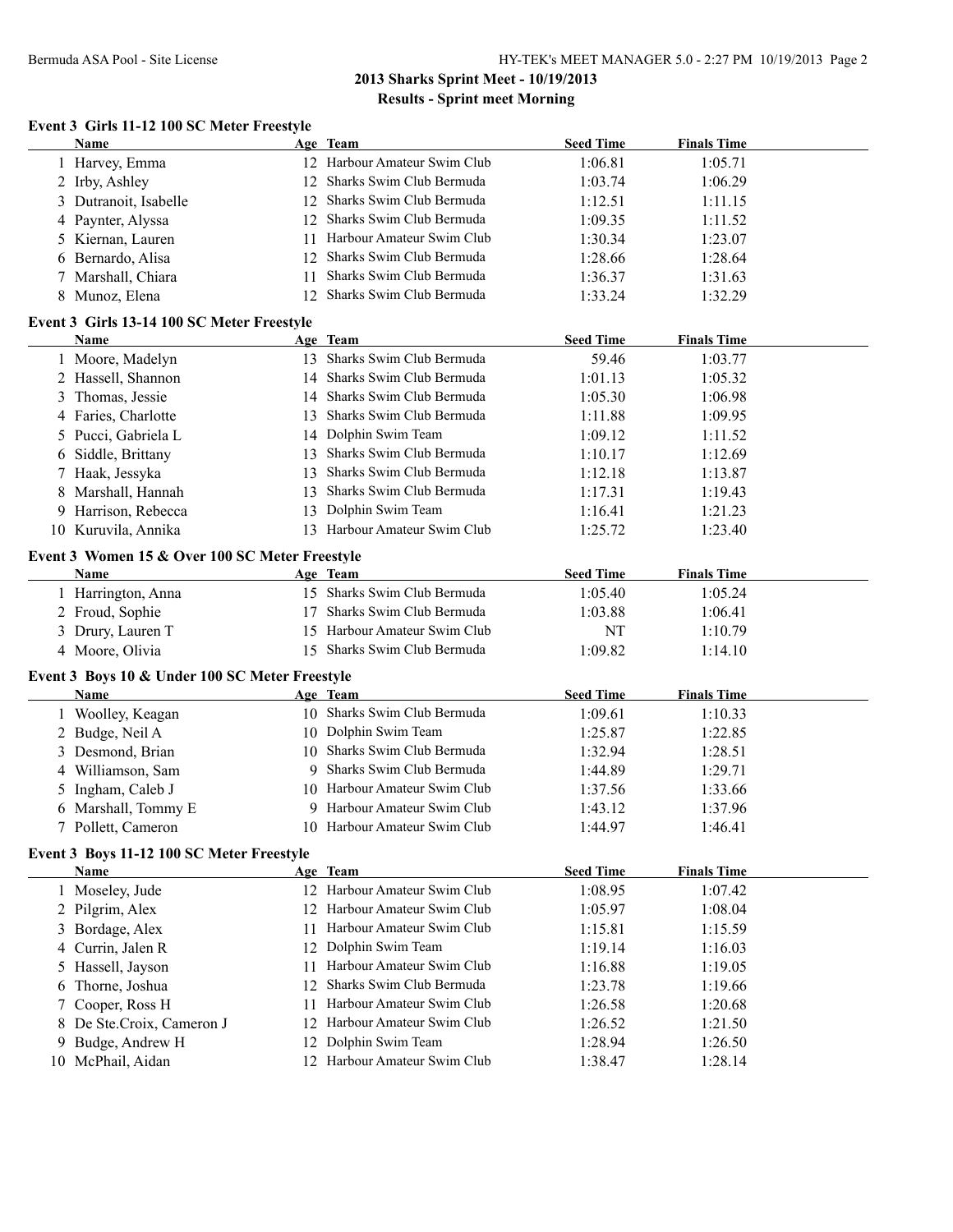|    | Name                                                        | Age Team                         | <b>Seed Time</b> | <b>Finals Time</b>          |  |
|----|-------------------------------------------------------------|----------------------------------|------------------|-----------------------------|--|
|    | 1 Washington, Jesse                                         | 14 Sharks Swim Club Bermuda      | 53.98            | 57.25                       |  |
|    | 2 Moseley, Brittan L                                        | 14 Harbour Amateur Swim Club     | 1:04.34          | 1:03.99                     |  |
| 3  | Rego, Aaron                                                 | 14 Sharks Swim Club Bermuda      | 1:04.15          | 1:04.59                     |  |
| 4  | Oliveira, Matthew                                           | 13 Sharks Swim Club Bermuda      | 1:17.86          | 1:12.58                     |  |
| 5. | O'Donnell, Dominic                                          | 13 Harbour Amateur Swim Club     | 1:27.57          | 1:18.85                     |  |
|    | 6 Henschke, Logan                                           | 13 Sharks Swim Club Bermuda      | 1:29.63          | 1:26.04                     |  |
|    | Event 3 Men 15 & Over 100 SC Meter Freestyle                |                                  |                  |                             |  |
|    | Name                                                        | Age Team                         | <b>Seed Time</b> | <b>Finals Time</b>          |  |
|    | 1 Hagen, Philip                                             | 16 Sharks Swim Club Bermuda      | 56.12            | 57.80                       |  |
|    | 2 Botelho, Shannon                                          | 15 Sharks Swim Club Bermuda      | 58.14            | 1:00.47                     |  |
|    | 3 Marshall, Noah                                            | 16 Sharks Swim Club Bermuda      | 1:08.15          | 1:07.33                     |  |
|    | 4 Cave, Ruskin W                                            | 15 Dolphin Swim Team             | 1:09.80          | 1:11.50                     |  |
|    | Event 4 Girls 10 & Under 50 SC Meter Breaststroke           |                                  |                  |                             |  |
|    | <b>Name</b>                                                 | Age Team                         | <b>Seed Time</b> | <b>Finals Time</b>          |  |
|    | 1 Bruton, Holly                                             | 10 Sharks Swim Club Bermuda      | 44.88            | 43.55                       |  |
|    | 2 Crockwell, Maya A                                         | 10 Harbour Amateur Swim Club     | NT               | 51.81                       |  |
| 3  | Simons, Amber                                               | 10 Harbour Amateur Swim Club     | 51.27            | 52.61                       |  |
|    | 4 Malpas, Addy                                              | 10 Sharks Swim Club Bermuda      | 53.83            | 53.82                       |  |
|    | 5 Powell, Abigail C                                         | 10 Dolphin Swim Team             | 57.65            | 56.90                       |  |
|    | 6 Arrowsmith, Grace A                                       | 10 Dolphin Swim Team             | NT               | 1:00.75                     |  |
|    |                                                             |                                  |                  |                             |  |
|    | Event 4 Girls 11-12 50 SC Meter Breaststroke<br><b>Name</b> | Age Team                         | <b>Seed Time</b> | <b>Finals Time</b>          |  |
|    | 1 Quig, Madison                                             | 12 Harbour Amateur Swim Club     | NT               | 50.53                       |  |
|    |                                                             |                                  |                  |                             |  |
|    | Event 4 Girls 13-14 50 SC Meter Breaststroke                |                                  | <b>Seed Time</b> | <b>Finals Time</b>          |  |
|    | Name<br>1 Lau, Megan R                                      | Age Team<br>13 Dolphin Swim Team | 40.15            | 39.88                       |  |
|    |                                                             | 13 Harbour Amateur Swim Club     |                  |                             |  |
|    | 2 Clare, Sophie A                                           | 13 Harbour Amateur Swim Club     | 41.44            | 41.28                       |  |
|    | 3 Palmer, Kerry                                             |                                  | 44.19            | 43.32                       |  |
|    | 4 Harrison, Rebecca                                         | 13 Dolphin Swim Team             | 46.21            | 44.10                       |  |
|    | Event 4 Women 15 & Over 50 SC Meter Breaststroke            |                                  |                  |                             |  |
|    | <b>Name</b>                                                 | Age Team                         | <b>Seed Time</b> | <b>Finals Time</b>          |  |
|    |                                                             |                                  |                  |                             |  |
|    | 1 Day, Courtney                                             | 15 Harbour Amateur Swim Club     | 43.37            | 42.68                       |  |
|    | 2 Siddle, Brianna                                           | 15 Sharks Swim Club Bermuda      | 43.36            | 44.72                       |  |
|    | *3 Dill, Sammy A                                            | 15 Dolphin Swim Team             | 45.75            | 46.05                       |  |
|    | *3 Claude, Kristen                                          | 17 Harbour Amateur Swim Club     | 46.58            | 46.05                       |  |
|    | Event 4 Boys 10 & Under 50 SC Meter Breaststroke            |                                  |                  |                             |  |
|    | Name                                                        | Age Team                         | <b>Seed Time</b> | <b>Finals Time</b>          |  |
|    | 1 Pilgrim, Nick                                             | 10 Harbour Amateur Swim Club     | 53.86            | 49.15                       |  |
|    | 2 Budge, Neil A                                             | 10 Dolphin Swim Team             | 53.65            | 50.89                       |  |
| 3  | Arnold, Frankie                                             | 10 Harbour Amateur Swim Club     | 58.00            | 54.66                       |  |
| 4  | Southern, Alex                                              | 10 Harbour Amateur Swim Club     | 58.16            | 55.95                       |  |
|    | 5 Norsworthy, John                                          | 10 Harbour Amateur Swim Club     | 1:04.54          | 56.76                       |  |
|    |                                                             |                                  |                  |                             |  |
|    | Event 4 Boys 11-12 50 SC Meter Breaststroke<br>Name         |                                  | <b>Seed Time</b> |                             |  |
|    | 1 Zuill, Adam E                                             | Age Team<br>12 Dolphin Swim Team | 49.30            | <b>Finals Time</b><br>46.77 |  |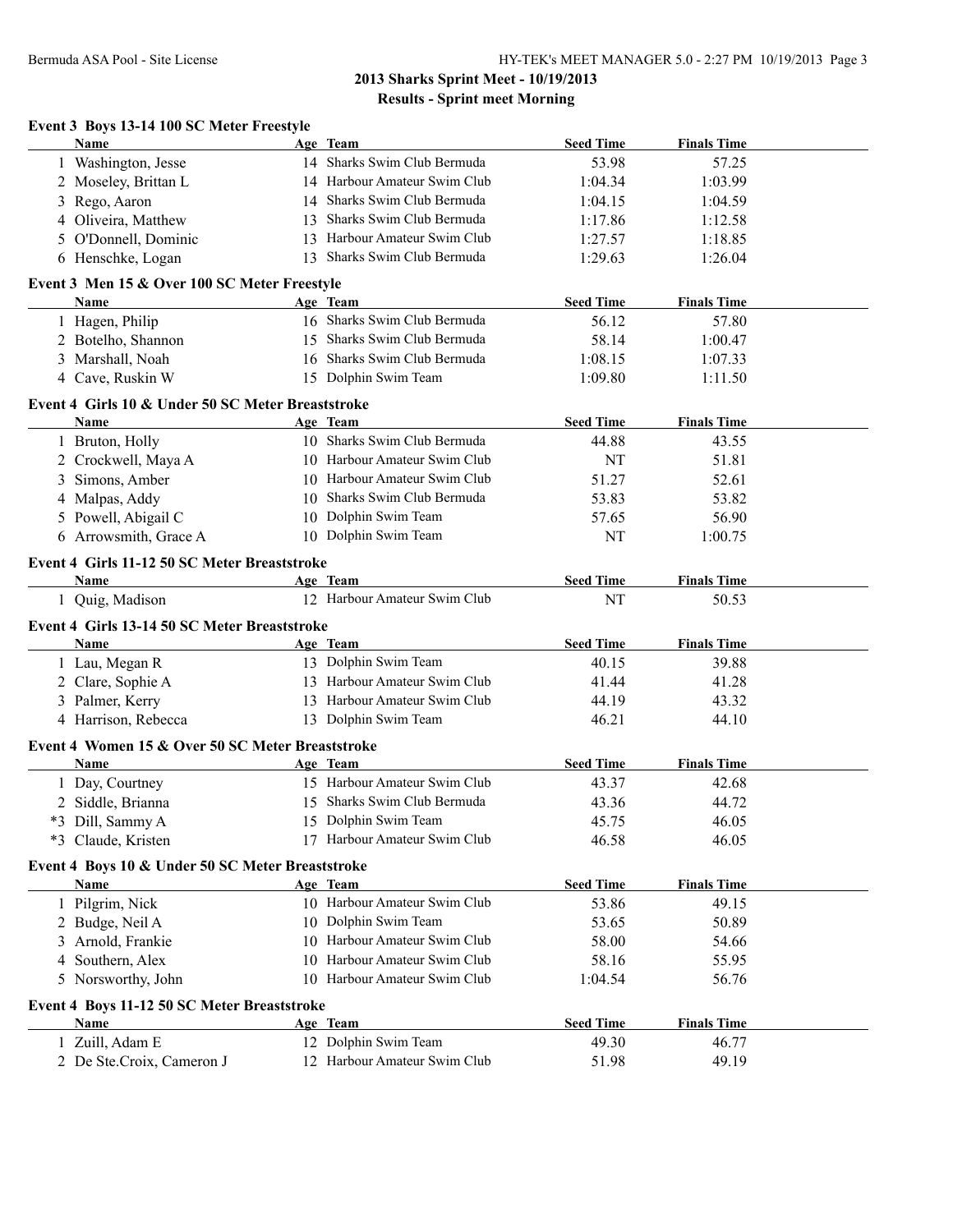|                   | (Event 4 Boys 11-12 50 SC Meter Breaststroke)<br>Name |    | Age Team                     | <b>Seed Time</b> | <b>Finals Time</b> |  |
|-------------------|-------------------------------------------------------|----|------------------------------|------------------|--------------------|--|
|                   | 3 Hassell, Jayson                                     |    | 11 Harbour Amateur Swim Club | 48.95            | 49.89              |  |
|                   | 4 Cooper, Ross H                                      |    | 11 Harbour Amateur Swim Club | 51.02            | 50.83              |  |
|                   | 5 Cash, Ryne                                          |    | 11 Harbour Amateur Swim Club | 1:06.20          | 56.98              |  |
|                   | Event 4 Boys 13-14 50 SC Meter Breaststroke           |    |                              |                  |                    |  |
|                   | Name                                                  |    | Age Team                     | <b>Seed Time</b> | <b>Finals Time</b> |  |
|                   | 1 Moseley, Brittan L                                  |    | 14 Harbour Amateur Swim Club | 35.94            | 37.83              |  |
|                   | 2 Claude, Timothy A                                   |    | 14 Harbour Amateur Swim Club | 43.58            | 42.73              |  |
|                   | Event 4 Men 15 & Over 50 SC Meter Breaststroke        |    |                              |                  |                    |  |
|                   | <b>Name</b>                                           |    | Age Team                     | <b>Seed Time</b> | <b>Finals Time</b> |  |
|                   | 1 Arnold, Ferdinand                                   |    | 15 Sharks Swim Club Bermuda  | 34.54            | 34.61              |  |
|                   | 2 Wellman, Dejan                                      |    | 18 Harbour Amateur Swim Club | 34.65            | 35.62              |  |
|                   | Event 5 Girls 10 & Under 100 SC Meter IM              |    |                              |                  |                    |  |
|                   | Name                                                  |    | Age Team                     | <b>Seed Time</b> | <b>Finals Time</b> |  |
|                   | 1 Trott, Skylar T                                     |    | 10 Dolphin Swim Team         | 1:34.96          | 1:36.96            |  |
|                   | 2 Nokes, Carys                                        | 9  | Sharks Swim Club Bermuda     | 1:56.60          | 1:46.30            |  |
|                   | 3 Betts, Connie                                       | 9  | Harbour Amateur Swim Club    | 1:50.50          | 1:47.84            |  |
|                   | 4 Norman, Tilly                                       |    | 9 Harbour Amateur Swim Club  | 1:52.44          | 1:49.59            |  |
|                   | 5 Smith, Lindsay                                      |    | 9 Harbour Amateur Swim Club  | 1:48.45          | 1:52.59            |  |
| 6                 | Cash, Kyle                                            |    | 9 Harbour Amateur Swim Club  | 1:52.40          | 1:53.74            |  |
| $\qquad \qquad -$ | Crockwell, Maya A                                     |    | 10 Harbour Amateur Swim Club | 1:40.50          | DQ                 |  |
| $\sim$ $\sim$     | Clare, Alexandra                                      |    | 9 Harbour Amateur Swim Club  | NT               | DQ                 |  |
|                   | --- Arrowsmith, Grace A                               |    | 10 Dolphin Swim Team         | NT               | DQ                 |  |
|                   | Event 5 Girls 11-12 100 SC Meter IM                   |    |                              |                  |                    |  |
|                   | Name                                                  |    | Age Team                     | <b>Seed Time</b> | <b>Finals Time</b> |  |
|                   | 1 Harvey, Emma                                        |    | 12 Harbour Amateur Swim Club | 1:14.26          | 1:15.63            |  |
|                   | 2 Paynter, Alyssa                                     |    | 12 Sharks Swim Club Bermuda  | 1:24.89          | 1:22.47            |  |
|                   | 3 Dickman, Alena                                      |    | 12 Harbour Amateur Swim Club | 1:41.17          | 1:33.79            |  |
| 4                 | Quig, Madison                                         |    | 12 Harbour Amateur Swim Club | 1:34.58          | 1:37.03            |  |
|                   | 5 Marshall, Jessie                                    |    | 11 Harbour Amateur Swim Club | 1:42.92          | 1:38.96            |  |
|                   | Event 5 Girls 13-14 100 SC Meter IM                   |    |                              |                  |                    |  |
|                   | <b>Name</b>                                           |    | Age Team                     | <b>Seed Time</b> | <b>Finals Time</b> |  |
|                   | 1 Moore, Madelyn                                      |    | 13 Sharks Swim Club Bermuda  | 1:14.07          | 1:15.20            |  |
|                   | 2 Lau, Megan R                                        |    | 13 Dolphin Swim Team         | 1:19.37          | 1:17.52            |  |
| 3                 | Thomas, Jessie                                        |    | 14 Sharks Swim Club Bermuda  | 1:16.36          | 1:19.34            |  |
| 4                 | Clare, Sophie A                                       | 13 | Harbour Amateur Swim Club    | 1:23.40          | 1:22.26            |  |
| 5                 | Pucci, Gabriela L                                     |    | 14 Dolphin Swim Team         | 1:22.18          | 1:24.12            |  |
| 6                 | Kelly, Mikayla E                                      | 13 | Dolphin Swim Team            | 1:29.46          | 1:29.19            |  |
| 7                 | Smith, Ania                                           |    | 14 Harbour Amateur Swim Club | NT               | 1:33.06            |  |
| 8                 | Godwin, Lorena                                        | 13 | Dolphin Swim Team            | 1:40.60          | 1:36.34            |  |
| 9                 | Nash, Lara I                                          |    | 14 Harbour Amateur Swim Club | 1:41.78          | 1:40.37            |  |
|                   | Event 5 Women 15 & Over 100 SC Meter IM               |    |                              |                  |                    |  |
|                   | Name                                                  |    | Age Team                     | <b>Seed Time</b> | <b>Finals Time</b> |  |
|                   | 1 Froud, Sophie                                       |    | 17 Sharks Swim Club Bermuda  | 1:18.21          | 1:20.91            |  |
|                   | 2 Claude, Kristen                                     |    | 17 Harbour Amateur Swim Club | 1:32.82          | 1:33.04            |  |
|                   | Event 5 Boys 10 & Under 100 SC Meter IM               |    |                              |                  |                    |  |
|                   | Name                                                  |    | Age Team                     | <b>Seed Time</b> | <b>Finals Time</b> |  |
|                   | 1 Harvey, Jack                                        |    | 10 Harbour Amateur Swim Club | 1:26.35          | 1:27.66            |  |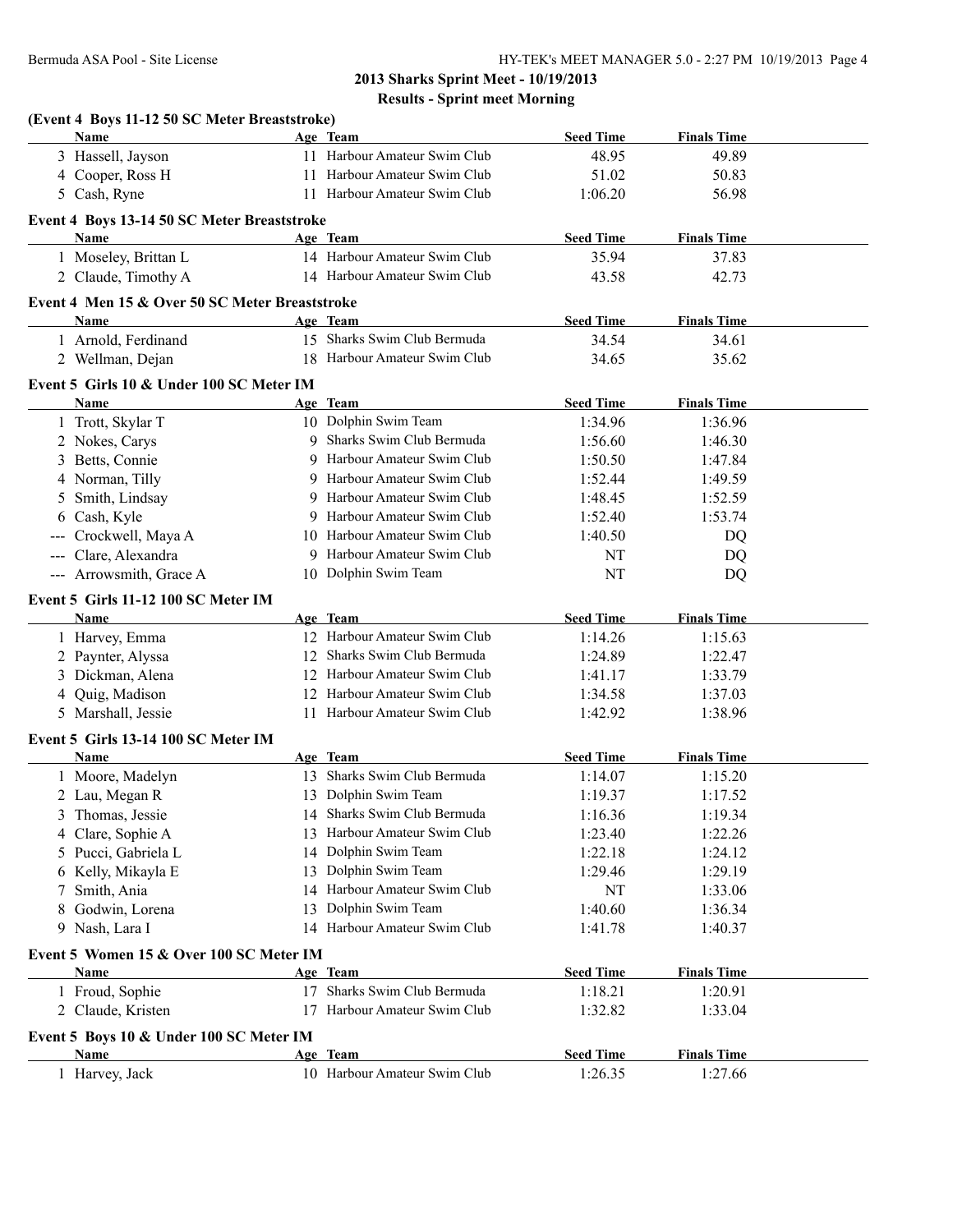#### **(Event 5 Boys 10 & Under 100 SC Meter IM)**

|   | Name                                               |    | Age Team                     | <b>Seed Time</b> | <b>Finals Time</b> |  |
|---|----------------------------------------------------|----|------------------------------|------------------|--------------------|--|
|   | 2 Pilgrim, Nick                                    |    | 10 Harbour Amateur Swim Club | 1:45.96          | 1:34.70            |  |
|   | 3 Budge, Neil A                                    |    | 10 Dolphin Swim Team         | <b>NT</b>        | 1:37.91            |  |
|   | 4 McCrimmon, Max                                   |    | 9 Harbour Amateur Swim Club  | 1:45.90          | 1:38.05            |  |
|   | 5 Thorpe, Jack                                     |    | 10 Harbour Amateur Swim Club | 1:56.80          | 1:44.29            |  |
|   | Event 5 Boys 11-12 100 SC Meter IM                 |    |                              |                  |                    |  |
|   | <b>Name</b>                                        |    | Age Team                     | <b>Seed Time</b> | <b>Finals Time</b> |  |
|   | 1 Moseley, Jude                                    |    | 12 Harbour Amateur Swim Club | 1:23.96          | 1:22.14            |  |
|   | 2 Brando, Nicholas L                               |    | 11 Harbour Amateur Swim Club | 1:27.53          | 1:25.64            |  |
|   | 3 Bordage, Alex                                    |    | 11 Harbour Amateur Swim Club | 1:35.81          | 1:31.55            |  |
|   | 4 Packward, Myles                                  |    | 12 Harbour Amateur Swim Club | 1:31.20          | 1:32.40            |  |
|   | 5 Hassell, Jayson                                  |    | 11 Harbour Amateur Swim Club | 1:37.51          | 1:34.36            |  |
|   | 6 Cooper, Ross H                                   |    | 11 Harbour Amateur Swim Club | NT               | 1:36.21            |  |
| 7 | Betts, Angus                                       |    | 12 Harbour Amateur Swim Club | 1:40.25          | 1:36.33            |  |
|   | 8 Zuill, Adam E                                    |    | 12 Dolphin Swim Team         | NT               | 1:38.62            |  |
|   | 9 Cash, Ryne                                       |    | 11 Harbour Amateur Swim Club | 1:55.20          | 1:43.29            |  |
|   | Event 5 Boys 13-14 100 SC Meter IM                 |    |                              |                  |                    |  |
|   | Name                                               |    | Age Team                     | <b>Seed Time</b> | <b>Finals Time</b> |  |
|   | 1 Washington, Jesse                                |    | 14 Sharks Swim Club Bermuda  | 1:09.97          | 1:11.42            |  |
|   | 2 Kiernan, Peter                                   |    | 14 Harbour Amateur Swim Club | 1:19.52          | 1:11.81            |  |
|   | 3 Claude, Timothy A                                |    | 14 Harbour Amateur Swim Club | 1:23.54          | 1:22.79            |  |
|   | 4 Lorentz, Keon H                                  |    | 13 Harbour Amateur Swim Club | NT               | 1:38.54            |  |
|   | --- O'Donnell, Dominic                             |    | 13 Harbour Amateur Swim Club | 2:04.79          | DQ                 |  |
|   | Event 5 Men 15 & Over 100 SC Meter IM              |    |                              |                  |                    |  |
|   | Name                                               |    | Age Team                     | <b>Seed Time</b> | <b>Finals Time</b> |  |
|   | 1 Hagen, Philip                                    |    | 16 Sharks Swim Club Bermuda  | 1:05.11          | 1:06.89            |  |
|   | Event 6 Girls 10 & Under 50 SC Meter Backstroke    |    |                              |                  |                    |  |
|   | Name                                               |    | Age Team                     | <b>Seed Time</b> | <b>Finals Time</b> |  |
|   | 1 Bruton, Jessica                                  |    | 9 Sharks Swim Club Bermuda   | 40.57            | 40.25              |  |
|   | 2 Coffey, Grace                                    |    | 9 Sharks Swim Club Bermuda   | 47.90            | 49.60              |  |
|   | 3 Horan, Tayla                                     |    | 9 Sharks Swim Club Bermuda   | 56.21            | 55.57              |  |
|   |                                                    |    |                              |                  |                    |  |
|   | Event 6 Girls 11-12 50 SC Meter Backstroke<br>Name |    | Age Team                     | <b>Seed Time</b> | <b>Finals Time</b> |  |
|   | 1 Kiernan, Lauren                                  |    | 11 Harbour Amateur Swim Club | 44.66            | 47.53              |  |
|   | 2 Munoz, Elena                                     |    | 12 Sharks Swim Club Bermuda  | 54.24            | 58.91              |  |
|   |                                                    |    |                              |                  |                    |  |
|   | Event 6 Girls 13-14 50 SC Meter Backstroke         |    |                              |                  |                    |  |
|   | <b>Name</b>                                        |    | Age Team                     | <b>Seed Time</b> | <b>Finals Time</b> |  |
|   | 1 Hassell, Shannon                                 |    | 14 Sharks Swim Club Bermuda  | 32.90            | 34.20              |  |
|   | 2 Palmer, Lynsey                                   |    | 13 Harbour Amateur Swim Club | 38.00            | 37.71              |  |
|   | 3 Faries, Charlotte                                | 13 | Sharks Swim Club Bermuda     | 46.03            | 38.75              |  |
|   | 4 Haak, Jessyka                                    | 13 | Sharks Swim Club Bermuda     | 38.94            | 40.02              |  |
|   | 5 Siddle, Brittany                                 |    | 13 Sharks Swim Club Bermuda  | 39.86            | 41.04              |  |
|   | 6 Marshall, Hannah                                 |    | 13 Sharks Swim Club Bermuda  | 41.45            | 42.30              |  |
|   | Event 6 Women 15 & Over 50 SC Meter Backstroke     |    |                              |                  |                    |  |
|   | Name                                               |    | Age Team                     | <b>Seed Time</b> | <b>Finals Time</b> |  |
|   | 1 Froud, Sophie                                    |    | 17 Sharks Swim Club Bermuda  | 33.56            | 36.59              |  |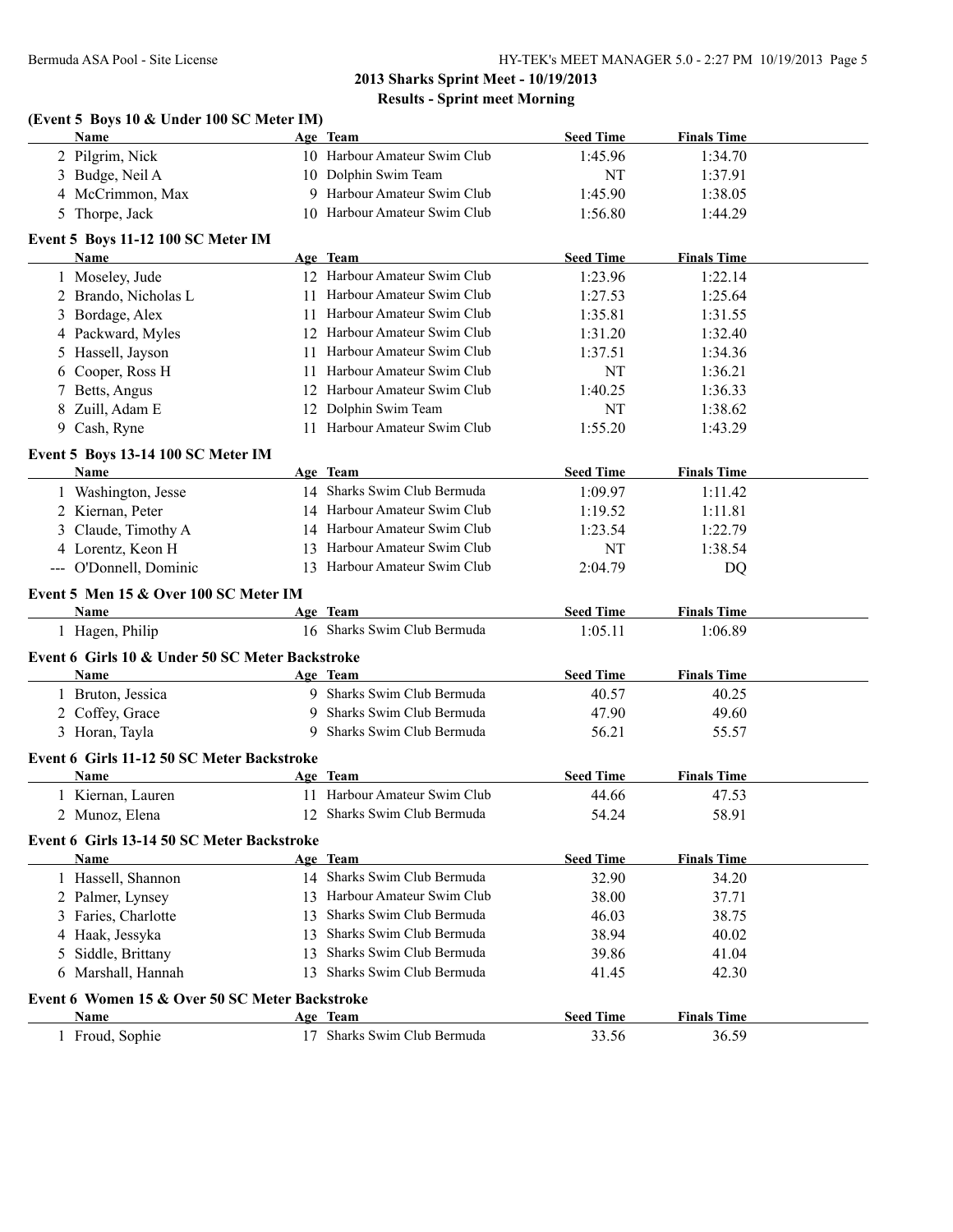## **Event 6 Boys 10 & Under 50 SC Meter Backstroke**

|   | <b>Name</b>                                           |    | Age Team                                          | <b>Seed Time</b>   | <b>Finals Time</b> |  |
|---|-------------------------------------------------------|----|---------------------------------------------------|--------------------|--------------------|--|
|   | 1 Woolley, Keagan                                     |    | 10 Sharks Swim Club Bermuda                       | 38.47              | 37.49              |  |
|   | 2 Harvey, Jack                                        |    | 10 Harbour Amateur Swim Club                      | 38.96              | 38.67              |  |
|   | 3 Moseley, Finn                                       |    | 9 Harbour Amateur Swim Club                       | 42.42              | 43.24              |  |
|   | 4 McCrimmon, Max                                      |    | 9 Harbour Amateur Swim Club                       | 42.66              | 44.12              |  |
|   | 5 Ingham, Caleb J                                     |    | 10 Harbour Amateur Swim Club                      | <b>NT</b>          | 49.43              |  |
|   | Desmond, Brian                                        | 10 | Sharks Swim Club Bermuda                          | 47.33              | 49.58              |  |
|   | 7 Southern, Alex                                      | 10 | Harbour Amateur Swim Club                         | 59.49              | 57.99              |  |
|   | --- Pollett, Cameron                                  | 10 | Harbour Amateur Swim Club                         | 58.09              | DQ                 |  |
|   | Event 6 Boys 11-12 50 SC Meter Backstroke             |    |                                                   |                    |                    |  |
|   | Name                                                  |    | Age Team                                          | <b>Seed Time</b>   | <b>Finals Time</b> |  |
|   | 1 Smith, Brett                                        |    | 11 Harbour Amateur Swim Club                      | 35.08              | 34.93              |  |
|   | 2 Pilgrim, Alex                                       |    | 12 Harbour Amateur Swim Club                      | 35.45              | 35.40              |  |
|   | 3 Brando, Nicholas L                                  |    | 11 Harbour Amateur Swim Club                      | 44.62              | 37.44              |  |
| 4 | Currin, Jalen R                                       |    | 12 Dolphin Swim Team                              | 45.14              | 42.25              |  |
|   | 5 Thorne, Joshua                                      | 12 | Sharks Swim Club Bermuda                          | 44.36              | 42.30              |  |
|   | 6 Budge, Andrew H                                     |    | 12 Dolphin Swim Team                              | 45.66              | 44.57              |  |
|   |                                                       |    |                                                   |                    |                    |  |
|   | Event 6 Boys 13-14 50 SC Meter Backstroke             |    |                                                   |                    |                    |  |
|   | <b>Name</b>                                           |    | Age Team                                          | <b>Seed Time</b>   | <b>Finals Time</b> |  |
|   | 1 Henschke, Logan                                     |    | 13 Sharks Swim Club Bermuda                       | 48.64              | 48.01              |  |
|   | Event 6 Men 15 & Over 50 SC Meter Backstroke          |    |                                                   |                    |                    |  |
|   | <b>Name</b>                                           |    | Age Team                                          | <b>Seed Time</b>   | <b>Finals Time</b> |  |
|   | 1 Smith, Tyler                                        |    | 15 Harbour Amateur Swim Club                      | 32.32              | 32.67              |  |
|   | Event 7 Girls 10 & Under 100 SC Meter Breaststroke    |    |                                                   |                    |                    |  |
|   | Name                                                  |    | Age Team                                          | <b>Seed Time</b>   | <b>Finals Time</b> |  |
|   | 1 Bruton, Holly                                       |    | 10 Sharks Swim Club Bermuda                       | 1:33.81            | 1:33.96            |  |
|   | 2 Lau, Genevieve                                      |    | 10 Dolphin Swim Team                              | 1:47.94            | 1:43.12            |  |
|   | Simons, Amber                                         |    | 10 Harbour Amateur Swim Club                      | 1:50.74            | 1:56.21            |  |
| 3 |                                                       |    | 9 Sharks Swim Club Bermuda                        |                    | 1:59.72            |  |
|   | 4 Nokes, Carys                                        |    | 10 Sharks Swim Club Bermuda                       | 2:03.77<br>2:06.75 |                    |  |
| 5 | Malpas, Addy                                          |    |                                                   |                    |                    |  |
| 6 |                                                       |    |                                                   |                    | 2:00.44            |  |
|   | Norman, Tilly                                         |    | 9 Harbour Amateur Swim Club                       | 2:17.04            | 2:06.39            |  |
|   | 7 Harris, Aisling                                     |    | 10 Sharks Swim Club Bermuda                       | 2:08.59            | 2:07.49            |  |
|   | 8 Clare, Alexandra                                    |    | 9 Harbour Amateur Swim Club                       | 2:05.83            | 2:12.09            |  |
|   | Event 7 Girls 11-12 100 SC Meter Breaststroke         |    |                                                   |                    |                    |  |
|   | Name                                                  |    | Age Team                                          | <b>Seed Time</b>   | <b>Finals Time</b> |  |
|   | 1 Dickman, Alena                                      |    | 12 Harbour Amateur Swim Club                      | 1:46.64            | 1:42.50            |  |
|   | 2 Bernardo, Alisa                                     |    | 12 Sharks Swim Club Bermuda                       | 1:41.02            | 1:45.37            |  |
|   | 3 Marshall, Jessie                                    | 11 | Harbour Amateur Swim Club                         | 1:52.09            | 1:46.97            |  |
|   | 4 Marshall, Chiara                                    | 11 | Sharks Swim Club Bermuda                          | 1:57.14            | 1:55.33            |  |
|   |                                                       |    |                                                   |                    |                    |  |
|   | Event 7 Girls 13-14 100 SC Meter Breaststroke<br>Name |    | Age Team                                          |                    | <b>Finals Time</b> |  |
|   |                                                       |    |                                                   | <b>Seed Time</b>   |                    |  |
|   | 1 Clare, Sophie A                                     |    | 13 Harbour Amateur Swim Club                      | 1:29.94            | 1:30.50            |  |
|   | 2 Palmer, Kerry                                       | 13 | Harbour Amateur Swim Club                         | 1:35.75            | 1:32.84            |  |
|   | 3 Harrison, Rebecca                                   | 13 | Dolphin Swim Team                                 | 1:34.78            | 1:37.12            |  |
|   | 4 Smith, Ania                                         |    | 14 Harbour Amateur Swim Club                      | 1:42.77            | 1:42.94            |  |
|   | 5 Kuruvila, Annika                                    |    | 13 Harbour Amateur Swim Club                      | 1:45.32            | 1:46.85            |  |
| 6 | Godwin, Lorena<br>7 Nash, Lara I                      | 13 | Dolphin Swim Team<br>14 Harbour Amateur Swim Club | 1:53.38<br>1:52.48 | 1:48.94<br>1:51.97 |  |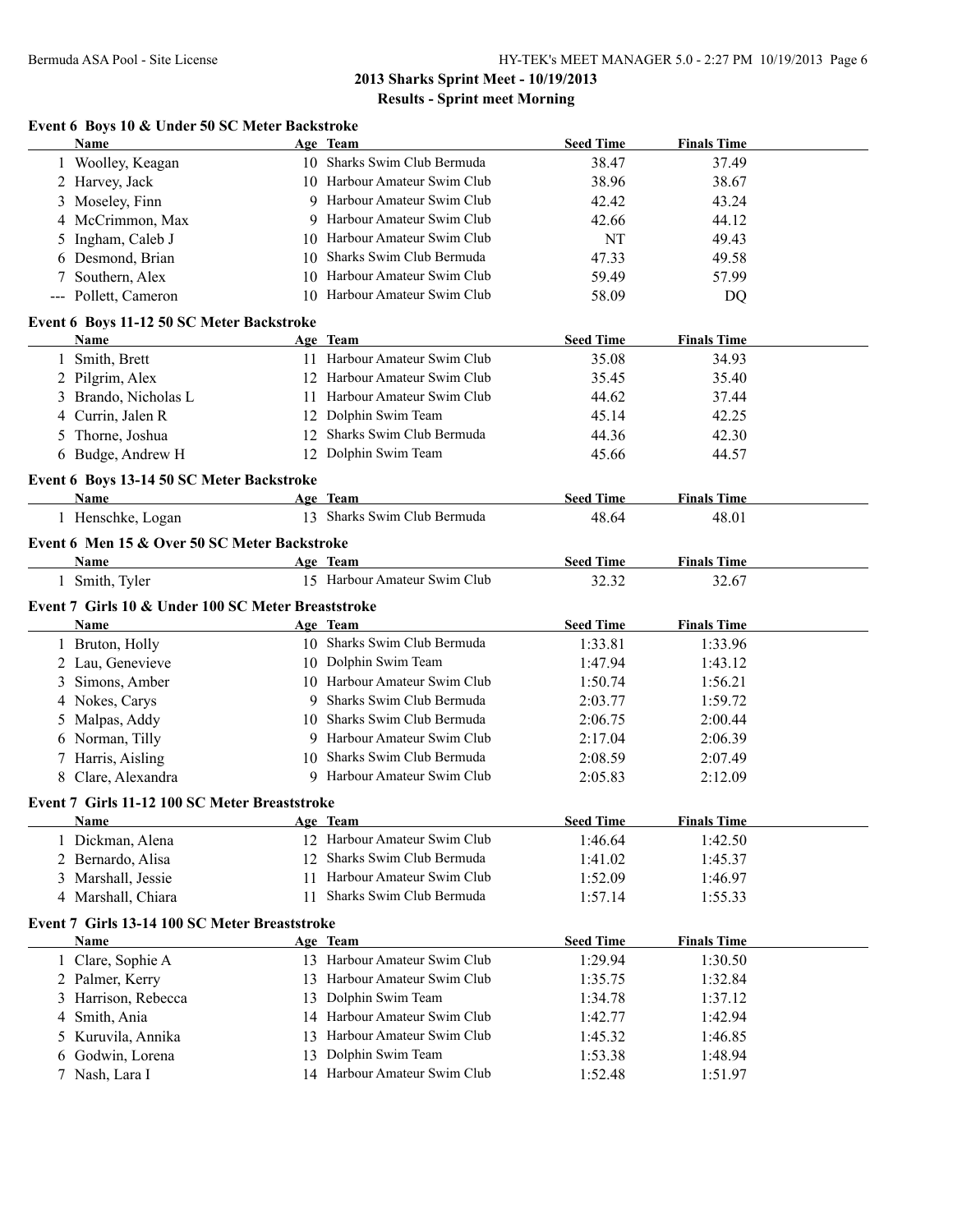| <b>Name</b>                                            |    | Age Team                                | <b>Seed Time</b> | <b>Finals Time</b> |  |
|--------------------------------------------------------|----|-----------------------------------------|------------------|--------------------|--|
| 1 Day, Courtney                                        |    | 15 Harbour Amateur Swim Club            | 1:39.53          | 1:36.41            |  |
| 2 Siddle, Brianna                                      |    | 15 Sharks Swim Club Bermuda             | 1:35.69          | 1:38.88            |  |
| 3 Drury, Lauren T                                      |    | 15 Harbour Amateur Swim Club            | NT               | 1:41.05            |  |
| Event 7 Boys 10 & Under 100 SC Meter Breaststroke      |    |                                         |                  |                    |  |
| Name                                                   |    | Age Team                                | <b>Seed Time</b> | <b>Finals Time</b> |  |
| 1 Thorpe, Jack                                         |    | 10 Harbour Amateur Swim Club            | 2:01.14          | 1:55.80            |  |
| 2 Arnold, Frankie                                      |    | 10 Harbour Amateur Swim Club            | 2:06.97          | 1:58.89            |  |
| 3 Marshall, Tommy E                                    |    | 9 Harbour Amateur Swim Club             | 2:05.03          | 1:59.33            |  |
| 4 Ingham, Caleb J                                      |    | 10 Harbour Amateur Swim Club            | 2:03.57          | 2:00.15            |  |
| Event 7 Boys 11-12 100 SC Meter Breaststroke           |    |                                         |                  |                    |  |
| Name                                                   |    | Age Team                                | <b>Seed Time</b> | <b>Finals Time</b> |  |
| 1 Moseley, Jude                                        |    | 12 Harbour Amateur Swim Club            | 1:39.58          | 1:34.85            |  |
| 2 Shapard, Colin A                                     |    | 12 Dolphin Swim Team                    | 1:45.24          | 1:36.29            |  |
| 3 Packward, Myles                                      |    | 12 Harbour Amateur Swim Club            | 1:41.43          | 1:42.44            |  |
| Budge, Andrew H<br>4                                   |    | 12 Dolphin Swim Team                    | 1:54.83          | 1:47.84            |  |
| 5 Betts, Angus                                         |    | 12 Harbour Amateur Swim Club            | 1:58.22          | 1:52.00            |  |
| 6 McPhail, Aidan                                       |    | 12 Harbour Amateur Swim Club            | NT               | 1:53.96            |  |
| Event 7 Boys 13-14 100 SC Meter Breaststroke           |    |                                         |                  |                    |  |
| <b>Name</b>                                            |    | Age Team                                | <b>Seed Time</b> | <b>Finals Time</b> |  |
| 1 Oliveira, Matthew                                    |    | 13 Sharks Swim Club Bermuda             | 1:39.68          | 1:36.83            |  |
| 2 Lorentz, Keon H                                      |    | 13 Harbour Amateur Swim Club            | 1:50.26          | 1:41.44            |  |
| Event 7 Men 15 & Over 100 SC Meter Breaststroke        |    |                                         |                  |                    |  |
| Name                                                   |    | Age Team                                | <b>Seed Time</b> | <b>Finals Time</b> |  |
| 1 Hagen, Philip                                        |    | 16 Sharks Swim Club Bermuda             | 1:12.53          | 1:16.59            |  |
| 2 Arnold, Ferdinand                                    |    | 15 Sharks Swim Club Bermuda             | 1:18.93          | 1:18.32            |  |
| 3 Wellman, Dejan                                       |    | 18 Harbour Amateur Swim Club            | 1:15.49          | 1:25.00            |  |
| 4 Cave, Ruskin W                                       |    | 15 Dolphin Swim Team                    | 1:35.59          | 1:30.39            |  |
|                                                        |    |                                         |                  |                    |  |
| Event 8 Girls 10 & Under 50 SC Meter Butterfly<br>Name |    | Age Team                                | <b>Seed Time</b> | <b>Finals Time</b> |  |
|                                                        |    | 10 Dolphin Swim Team                    | 51.89            | 48.25              |  |
| 1 Trott, Skylar T<br>2 Betts, Connie                   |    | 9 Harbour Amateur Swim Club             | 50.61            | 51.09              |  |
|                                                        |    | 9 Harbour Amateur Swim Club             | 1:01.20          |                    |  |
| 3 Cash, Kyle                                           |    |                                         |                  | 1:01.50            |  |
| Event 8 Girls 11-12 50 SC Meter Butterfly              |    |                                         | <b>Seed Time</b> |                    |  |
| <b>Name</b>                                            |    | Age Team<br>12 Sharks Swim Club Bermuda |                  | <b>Finals Time</b> |  |
| 1 Irby, Ashley                                         |    |                                         | 33.06            | 33.15              |  |
| 2 Dutranoit, Isabelle                                  | 12 | Sharks Swim Club Bermuda                | 37.06            | 37.18              |  |
| Event 8 Girls 13-14 50 SC Meter Butterfly              |    |                                         |                  |                    |  |
| Name                                                   |    | Age Team                                | <b>Seed Time</b> | <b>Finals Time</b> |  |
| 1 Lau, Megan R                                         |    | 13 Dolphin Swim Team                    | 39.19            | 34.84              |  |
| 2 Pucci, Gabriela L                                    |    | 14 Dolphin Swim Team                    | 35.20            | 36.27              |  |
| 3 Kelly, Mikayla E                                     |    | 13 Dolphin Swim Team                    | 38.61            | 40.25              |  |
| Event 8 Women 15 & Over 50 SC Meter Butterfly          |    |                                         |                  |                    |  |
|                                                        |    | Age Team                                | <b>Seed Time</b> | <b>Finals Time</b> |  |
| Name                                                   |    |                                         |                  |                    |  |
| 1 Harrington, Anna                                     |    | 15 Sharks Swim Club Bermuda             | 35.93            | 35.89              |  |
| 2 Dill, Sammy A                                        |    | 15 Dolphin Swim Team                    | 44.25            | 42.40              |  |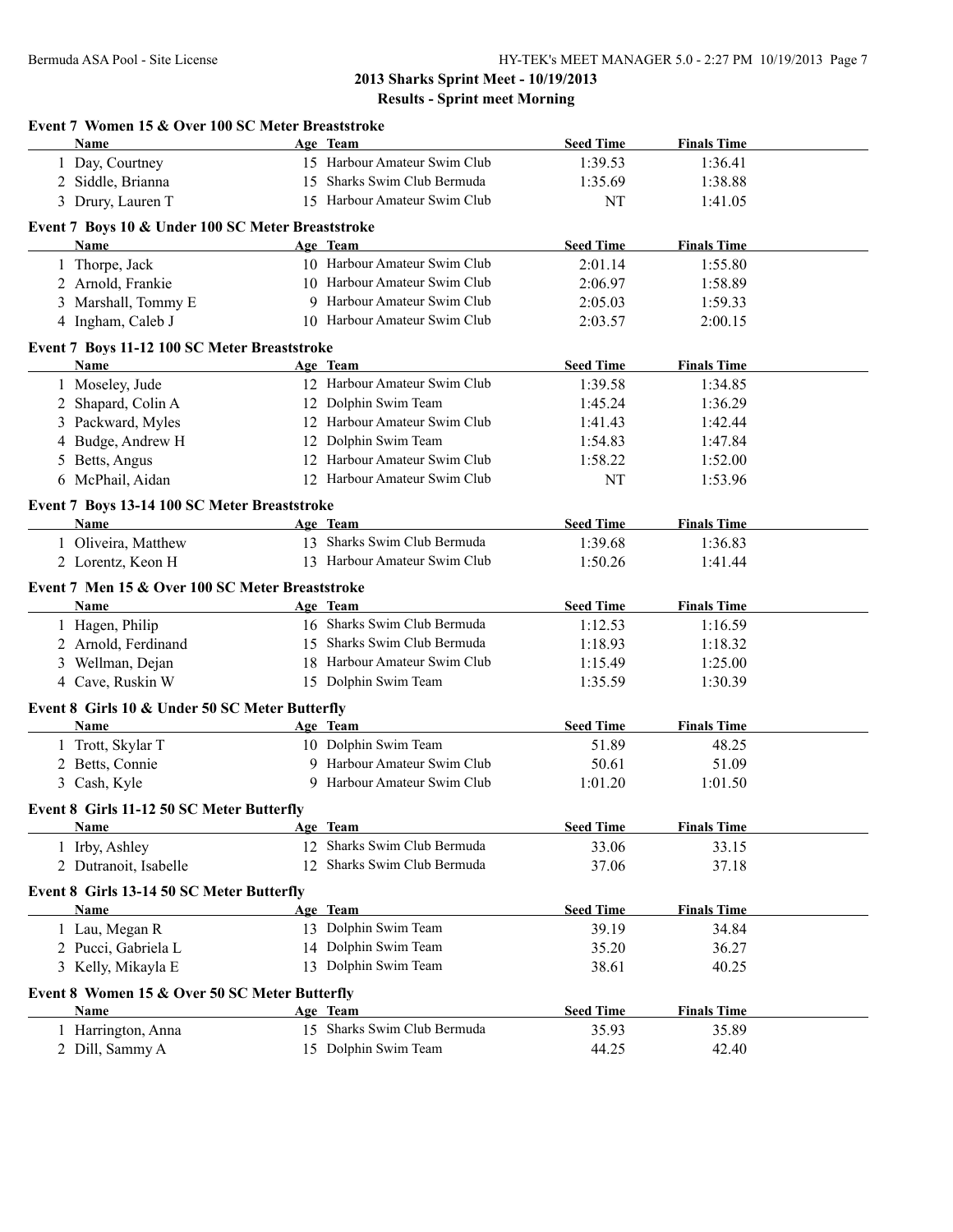| Event 8 Boys 10 & Under 50 SC Meter Butterfly            |                              |                  |                    |
|----------------------------------------------------------|------------------------------|------------------|--------------------|
| Name                                                     | Age Team                     | <b>Seed Time</b> | <b>Finals Time</b> |
| 1 Williamson, Sam                                        | 9 Sharks Swim Club Bermuda   | 50.65            | 50.49              |
| 2 Norsworthy, John                                       | 10 Harbour Amateur Swim Club | NT               | 53.69              |
| Event 8 Boys 11-12 50 SC Meter Butterfly                 |                              |                  |                    |
| <b>Name</b>                                              | Age Team                     | <b>Seed Time</b> | <b>Finals Time</b> |
| 1 Pilgrim, Alex                                          | 12 Harbour Amateur Swim Club | 34.29            | 34.39              |
| 2 Currin, Jalen R                                        | 12 Dolphin Swim Team         | 43.48            | 39.55              |
| 3 Brando, Nicholas L                                     | 11 Harbour Amateur Swim Club | 40.06            | 40.47              |
| 4 Shapard, Colin A                                       | 12 Dolphin Swim Team         | NT               | 44.93              |
| 5 Cash, Ryne                                             | 11 Harbour Amateur Swim Club | 49.80            | 49.06              |
| Event 8 Boys 13-14 50 SC Meter Butterfly                 |                              |                  |                    |
| <b>Name</b>                                              | Age Team                     | <b>Seed Time</b> | <b>Finals Time</b> |
| 1 Washington, Jesse                                      | 14 Sharks Swim Club Bermuda  | 27.09            | 29.23              |
| 2 Kiernan, Peter                                         | 14 Harbour Amateur Swim Club | 32.68            | 31.87              |
| 3 Claude, Timothy A                                      | 14 Harbour Amateur Swim Club | 40.90            | 40.39              |
| Event 8 Men 15 & Over 50 SC Meter Butterfly              |                              |                  |                    |
| Name                                                     | Age Team                     | <b>Seed Time</b> | <b>Finals Time</b> |
| 1 Botelho, Shannon                                       | 15 Sharks Swim Club Bermuda  | 28.90            | 29.78              |
| 2 Marshall, Noah                                         | 16 Sharks Swim Club Bermuda  | 34.38            | 33.51              |
|                                                          |                              |                  |                    |
| Event 9 Girls 10 & Under 100 SC Meter Backstroke<br>Name | Age Team                     | <b>Seed Time</b> | <b>Finals Time</b> |
| 1 Lau, Genevieve                                         | 10 Dolphin Swim Team         | 1:32.24          | 1:33.09            |
| 2 Crockwell, Maya A                                      | 10 Harbour Amateur Swim Club | 1:40.68          | 1:35.99            |
| 3 Arrowsmith, Grace A                                    | 10 Dolphin Swim Team         | 1:54.59          | 1:48.45            |
| 4 Smith, Lindsay                                         | 9 Harbour Amateur Swim Club  | 1:59.18          | 1:49.37            |
| 5 Powell, Abigail C                                      | 10 Dolphin Swim Team         | 1:48.37          | 1:51.17            |
|                                                          |                              |                  |                    |
| Event 9 Girls 11-12 100 SC Meter Backstroke              |                              |                  |                    |
| Name                                                     | Age Team                     | <b>Seed Time</b> | <b>Finals Time</b> |
| 1 Harvey, Emma                                           | 12 Harbour Amateur Swim Club | 1:15.58          | 1:14.97            |
| Event 9 Girls 13-14 100 SC Meter Backstroke              |                              |                  |                    |
| Name                                                     | Age Team                     | <b>Seed Time</b> | <b>Finals Time</b> |
| 1 Moore, Madelyn                                         | 13 Sharks Swim Club Bermuda  | 1:08.48          | 1:12.48            |
| 2 Hassell, Shannon                                       | 14 Sharks Swim Club Bermuda  | 1:07.71          | 1:17.27            |
| 3 Palmer, Lynsey                                         | 13 Harbour Amateur Swim Club | 1:22.59          | 1:21.68            |
| Event 9 Women 15 & Over 100 SC Meter Backstroke          |                              |                  |                    |
| Name                                                     | Age Team                     | <b>Seed Time</b> | <b>Finals Time</b> |
| 1 Moore, Olivia                                          | 15 Sharks Swim Club Bermuda  | 1:21.83          | 1:22.91            |
| Event 9 Boys 10 & Under 100 SC Meter Backstroke          |                              |                  |                    |
| Name                                                     | Age Team                     | <b>Seed Time</b> | <b>Finals Time</b> |
| 1 Harvey, Jack                                           | 10 Harbour Amateur Swim Club | 1:28.21          | 1:27.76            |
| 2 Pilgrim, Nick                                          | 10 Harbour Amateur Swim Club | 1:38.88          | 1:38.13            |
| 3 Moseley, Finn                                          | 9 Harbour Amateur Swim Club  | 1:34.93          | 1:41.03            |
|                                                          |                              |                  |                    |
| Event 9 Boys 11-12 100 SC Meter Backstroke               |                              |                  |                    |
| Name                                                     | Age Team                     | <b>Seed Time</b> | <b>Finals Time</b> |
| 1 Smith, Brett                                           | 11 Harbour Amateur Swim Club | 1:16.89          | 1:15.83            |
| 2 Bordage, Alex                                          | 11 Harbour Amateur Swim Club | 1:27.92          | 1:28.90            |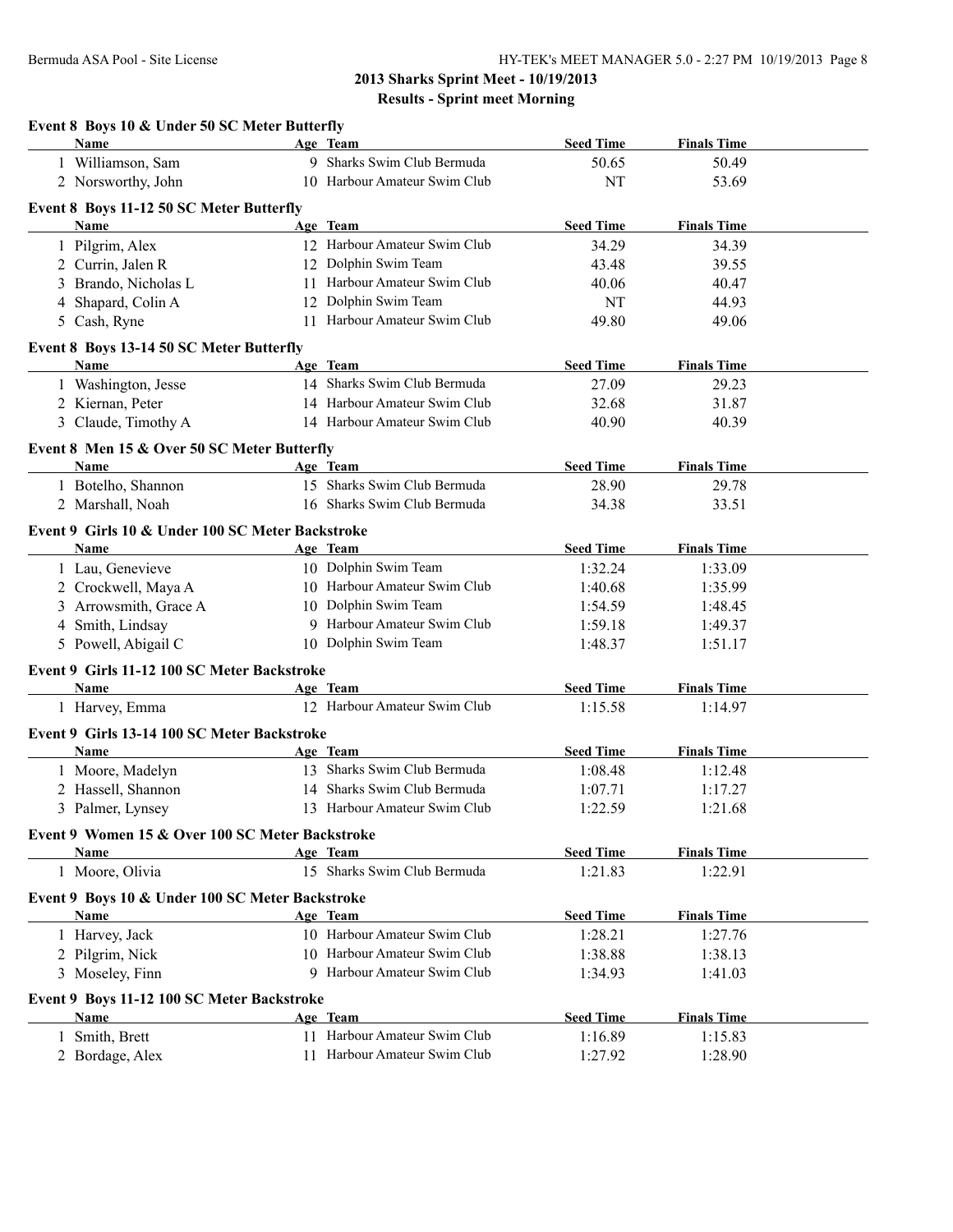| (Event 9 Boys 11-12 100 SC Meter Backstroke)<br>Name |     | Age Team                     | <b>Seed Time</b> | <b>Finals Time</b> |  |
|------------------------------------------------------|-----|------------------------------|------------------|--------------------|--|
| 3 Shapard, Colin A                                   |     | 12 Dolphin Swim Team         | 1:43.68          | 1:32.44            |  |
| Event 9 Men 15 & Over 100 SC Meter Backstroke        |     |                              |                  |                    |  |
| Name                                                 |     | Age Team                     | <b>Seed Time</b> | <b>Finals Time</b> |  |
| 1 Smith, Tyler                                       |     | 15 Harbour Amateur Swim Club | 1:08.72          | 1:10.16            |  |
| 2 Cave, Ruskin W                                     |     | 15 Dolphin Swim Team         | 1:17.66          | 1:21.30            |  |
| Event 10 Girls 10 & Under 100 SC Meter Butterfly     |     |                              |                  |                    |  |
| <b>Name</b>                                          |     | Age Team                     | <b>Seed Time</b> | <b>Finals Time</b> |  |
| 1 Bruton, Jessica                                    |     | 9 Sharks Swim Club Bermuda   | NT               | 1:31.91            |  |
|                                                      |     |                              |                  |                    |  |
| Event 10 Girls 11-12 100 SC Meter Butterfly<br>Name  |     | Age Team                     | <b>Seed Time</b> | <b>Finals Time</b> |  |
| 1 Paynter, Alyssa                                    |     | 12 Sharks Swim Club Bermuda  | 1:52.05          | 1:25.13            |  |
|                                                      |     |                              |                  |                    |  |
| Event 10 Girls 13-14 100 SC Meter Butterfly          |     |                              |                  |                    |  |
| Name                                                 |     | Age Team                     | <b>Seed Time</b> | <b>Finals Time</b> |  |
| 1 Thomas, Jessie                                     |     | 14 Sharks Swim Club Bermuda  | 1:12.03          | 1:15.57            |  |
| 2 Godwin, Lorena                                     |     | 13 Dolphin Swim Team         | 2:04.18          | 1:52.94            |  |
| Event 10 Boys 13-14 100 SC Meter Butterfly           |     |                              |                  |                    |  |
| <b>Name</b>                                          |     | Age Team                     | <b>Seed Time</b> | <b>Finals Time</b> |  |
| 1 Rego, Aaron                                        |     | 14 Sharks Swim Club Bermuda  | 1:09.41          | 1:08.44            |  |
| Event 11 Girls 10 & Under 50 SC Meter Freestyle      |     |                              |                  |                    |  |
| Name                                                 |     | Age Team                     | <b>Seed Time</b> | <b>Finals Time</b> |  |
| 1 Bruton, Holly                                      |     | 10 Sharks Swim Club Bermuda  | 34.72            | 34.48              |  |
| 2 Trott, Skylar T                                    |     | 10 Dolphin Swim Team         | 35.21            | 37.77              |  |
| 3 Lau, Genevieve                                     |     | 10 Dolphin Swim Team         | 39.71            | 39.06              |  |
| 4 Coffey, Grace                                      |     | 9 Sharks Swim Club Bermuda   | 41.45            | 40.52              |  |
| 5 Smith, Lindsay                                     |     | 9 Harbour Amateur Swim Club  | 41.19            | 42.03              |  |
| 6 Cash, Kyle                                         |     | 9 Harbour Amateur Swim Club  | 45.20            | 43.07              |  |
| 7 Nokes, Carys                                       |     | 9 Sharks Swim Club Bermuda   | 45.77            | 43.18              |  |
| 8 Malpas, Addy                                       |     | 10 Sharks Swim Club Bermuda  | 44.52            | 43.55              |  |
| 9 Horan, Tayla                                       |     | 9 Sharks Swim Club Bermuda   | 47.95            | 44.50              |  |
| 10 Harris, Aisling                                   |     | 10 Sharks Swim Club Bermuda  | 1:09.38          | 46.41              |  |
| 11 Clare, Alexandra                                  |     | 9 Harbour Amateur Swim Club  | 53.07            | 48.67              |  |
| Event 11 Girls 11-12 50 SC Meter Freestyle           |     |                              |                  |                    |  |
| <b>Example 2</b> Age Team<br>Name                    |     |                              | <b>Seed Time</b> | <b>Finals Time</b> |  |
| 1 Irby, Ashley                                       |     | 12 Sharks Swim Club Bermuda  | 28.85            | 29.64              |  |
| Dutranoit, Isabelle<br>2                             | 12  | Sharks Swim Club Bermuda     | 31.94            | 32.40              |  |
| Quig, Madison<br>3                                   |     | 12 Harbour Amateur Swim Club | 33.75            | 34.95              |  |
| 4 Dickman, Alena                                     |     | 12 Harbour Amateur Swim Club | 36.05            | 38.25              |  |
| Marshall, Jessie<br>5                                | 11. | Harbour Amateur Swim Club    | 39.26            | 38.29              |  |
| Bernardo, Alisa<br>6                                 | 12  | Sharks Swim Club Bermuda     | 38.04            | 38.87              |  |
| Kiernan, Lauren<br>7                                 | 11. | Harbour Amateur Swim Club    | 39.79            | 38.93              |  |
| Marshall, Chiara<br>8                                | 11  | Sharks Swim Club Bermuda     | 42.53            | 40.98              |  |
| 9 Munoz, Elena                                       | 12  | Sharks Swim Club Bermuda     | 44.12            | 41.18              |  |
| Event 11 Girls 13-14 50 SC Meter Freestyle           |     |                              |                  |                    |  |
| <b>Name</b>                                          |     | Age Team                     | <b>Seed Time</b> | <b>Finals Time</b> |  |
| 1 Faries, Charlotte                                  | 13  | Sharks Swim Club Bermuda     | 32.47            | 31.83              |  |
| 2 Siddle, Brittany                                   | 13  | Sharks Swim Club Bermuda     | 31.63            | 32.60              |  |
|                                                      |     |                              |                  |                    |  |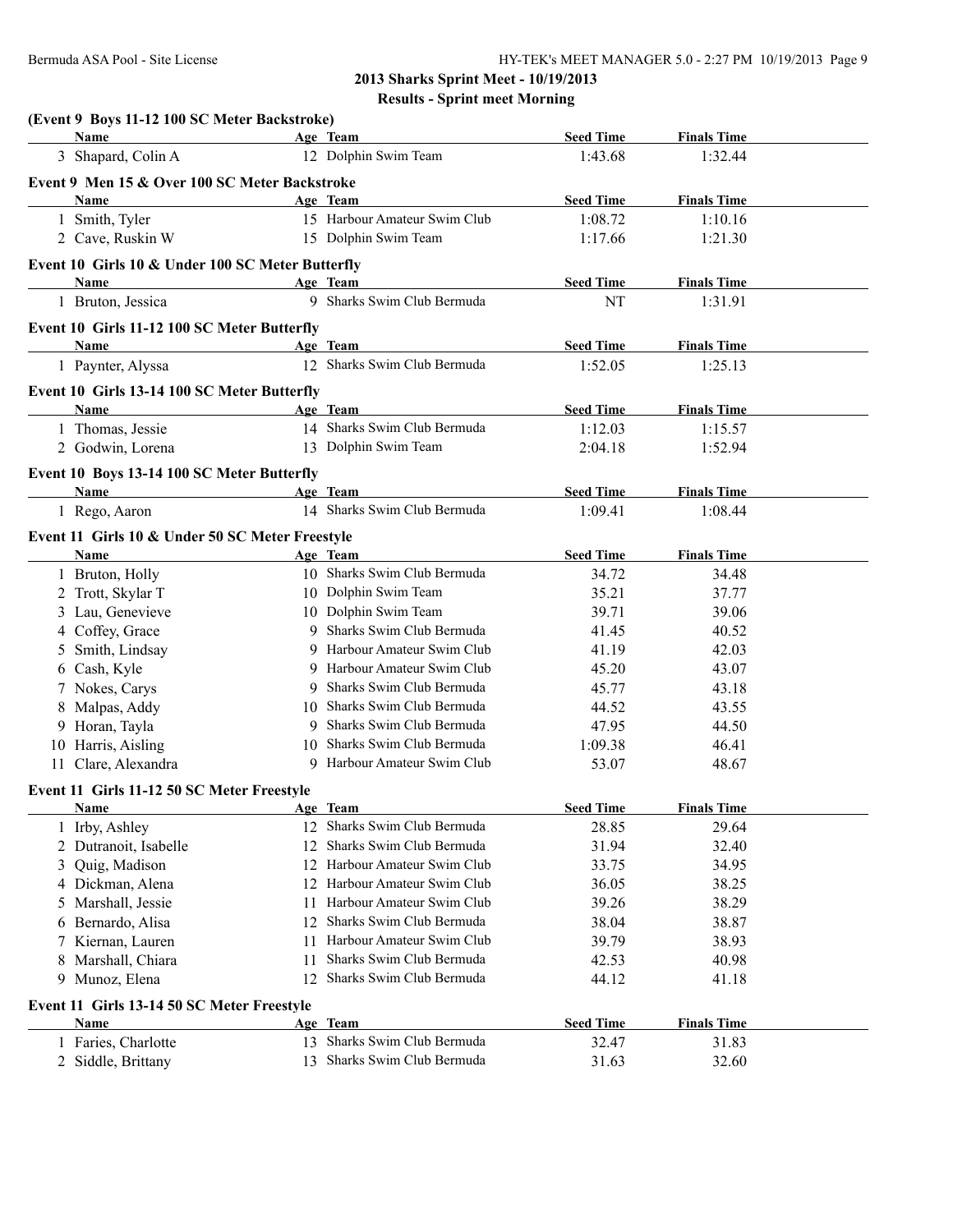#### **(Event 11 Girls 13-14 50 SC Meter Freestyle)**

| Name                                           |     | Age Team                     | <b>Seed Time</b> | <b>Finals Time</b> |
|------------------------------------------------|-----|------------------------------|------------------|--------------------|
| 3 Palmer, Kerry                                | 13. | Harbour Amateur Swim Club    | 33.70            | 32.95              |
| 4 Palmer, Lynsey                               | 13. | Harbour Amateur Swim Club    | 32.31            | 33.23              |
| 5 Kelly, Mikayla E                             |     | 13 Dolphin Swim Team         | 34.83            | 34.65              |
| 6 Haak, Jessyka                                | 13. | Sharks Swim Club Bermuda     | 33.42            | 35.16              |
| 7 Marshall, Hannah                             | 13. | Sharks Swim Club Bermuda     | 34.93            | 35.71              |
| 8 Smith, Ania                                  |     | 14 Harbour Amateur Swim Club | NT               | 36.60              |
| 9 Kuruvila, Annika                             |     | 13 Harbour Amateur Swim Club | 38.10            | 37.17              |
| 10 Nash, Lara I                                |     | 14 Harbour Amateur Swim Club | 36.89            | 37.20              |
| Event 11 Women 15 & Over 50 SC Meter Freestyle |     |                              |                  |                    |
| <b>Name</b>                                    |     | Age Team                     | <b>Seed Time</b> | <b>Finals Time</b> |
| Harrington, Anna                               |     | 15 Sharks Swim Club Bermuda  | 29.53            | 30.21              |
| 2 Drury, Lauren T                              |     | 15 Harbour Amateur Swim Club | NT               | 31.01              |
| 3 Moore, Olivia                                |     | 15 Sharks Swim Club Bermuda  | 32.45            | 32.88              |

| 4 Day, Courtney   | 15 Harbour Amateur Swim Club | 34.04 | 34.29 |
|-------------------|------------------------------|-------|-------|
| 5 Claude, Kristen | 17 Harbour Amateur Swim Club | 34.45 | 35.48 |
| 6 Siddle, Brianna | 15 Sharks Swim Club Bermuda  | 34.87 | 35.98 |
| 7 Dill, Sammy A   | 15 Dolphin Swim Team         | 36.33 | 38.15 |

#### **Event 11 Boys 10 & Under 50 SC Meter Freestyle**

| <b>Name</b>         | Age Team                     | <b>Seed Time</b> | <b>Finals Time</b> |
|---------------------|------------------------------|------------------|--------------------|
| 1 Woolley, Keagan   | 10 Sharks Swim Club Bermuda  | 32.05            | 32.45              |
| 2 Williamson, Sam   | 9 Sharks Swim Club Bermuda   | 44.45            | 38.39              |
| 3 McCrimmon, Max    | 9 Harbour Amateur Swim Club  | 40.35            | 38.65              |
| 4 Thorpe, Jack      | 10 Harbour Amateur Swim Club | 40.15            | 39.64              |
| 5 Desmond, Brian    | 10 Sharks Swim Club Bermuda  | 39.97            | 39.92              |
| 6 Moseley, Finn     | 9 Harbour Amateur Swim Club  | 38.57            | 43.80              |
| 7 Marshall, Tommy E | 9 Harbour Amateur Swim Club  | 50.99            | 44.04              |
| 8 Arnold, Frankie   | 10 Harbour Amateur Swim Club | 46.18            | 44.30              |
| 9 Norsworthy, John  | 10 Harbour Amateur Swim Club | 49.35            | 44.70              |
| 10 Pollett, Cameron | 10 Harbour Amateur Swim Club | 44.45            | 44.87              |
| 11 Southern, Alex   | 10 Harbour Amateur Swim Club | 47.66            | 46.91              |

#### **Event 11 Boys 11-12 50 SC Meter Freestyle**

| <b>Name</b>               | Age Team                         | <b>Seed Time</b> | <b>Finals Time</b> |  |
|---------------------------|----------------------------------|------------------|--------------------|--|
| 1 Smith, Brett            | Harbour Amateur Swim Club<br>11. | 32.76            | 32.14              |  |
| 2 De Ste.Croix, Cameron J | 12 Harbour Amateur Swim Club     | 36.94            | 34.20              |  |
| 3 Thorne, Joshua          | 12 Sharks Swim Club Bermuda      | 37.64            | 35.07              |  |
| 4 Packward, Myles         | 12 Harbour Amateur Swim Club     | 35.50            | 35.80              |  |
| 5 McPhail, Aidan          | 12 Harbour Amateur Swim Club     | 41.23            | 38.38              |  |
| 6 Betts, Angus            | 12 Harbour Amateur Swim Club     | 40.06            | 39.22              |  |
| 7 Zuill, Adam E           | 12 Dolphin Swim Team             | 42.80            | 40.08              |  |

#### **Event 11 Boys 13-14 50 SC Meter Freestyle**

| <b>Name</b>          | Age Team                     | <b>Seed Time</b> | <b>Finals Time</b> |  |
|----------------------|------------------------------|------------------|--------------------|--|
| l Kiernan, Peter     | 14 Harbour Amateur Swim Club | 28.42            | 27.99              |  |
| 2 Rego, Aaron        | 14 Sharks Swim Club Bermuda  | 28.64            | 28.69              |  |
| 3 Moseley, Brittan L | 14 Harbour Amateur Swim Club | 28.81            | 29.45              |  |
| 4 Oliveira, Matthew  | 13 Sharks Swim Club Bermuda  | 34.10            | 31.92              |  |
| 5 O'Donnell, Dominic | 13 Harbour Amateur Swim Club | 39.21            | 36.89              |  |
| 6 Henschke, Logan    | 13 Sharks Swim Club Bermuda  | 41.56            | 37.01              |  |
| 7 Lorentz, Keon H    | 13 Harbour Amateur Swim Club | 42.70            | 40.29              |  |